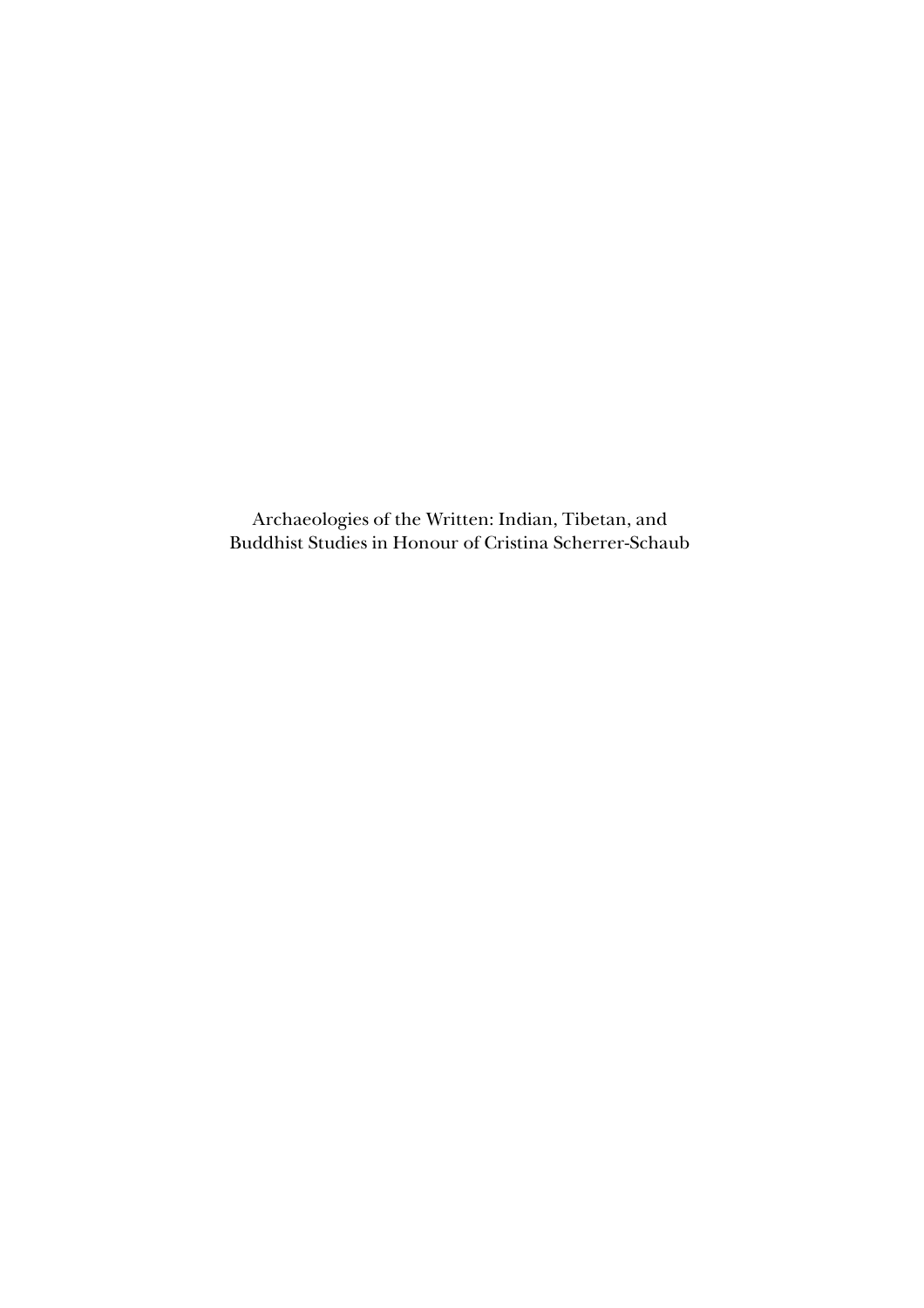*Series Minor*

## LXXXIX

*Direttore* Francesco Sferra

*Comitato di redazione* Giorgio Banti, Riccardo Contini, Junichi Oue, Roberto Tottoli, Giovanni Vitiello

*Comitato scientifico*

Anne Bayard-Sakai (INALCO), Stanisław Bazyliński (Facoltà teologica S. Bonaventura, Roma), Henrietta Harrison (University of Oxford), Harunaga Isaacson (Universität Hamburg), Barbara Pizziconi (SOAS, University of London), Lucas van Rompay (Duke University), Raffaele Torella (Sapienza, Università di Roma), Judith T. Zeitlin (The University of Chicago)

> Dipartimento Asia, Africa e Mediterraneo Università degli Studi di Napoli "L'Orientale"

> > UniorPress Napoli 2020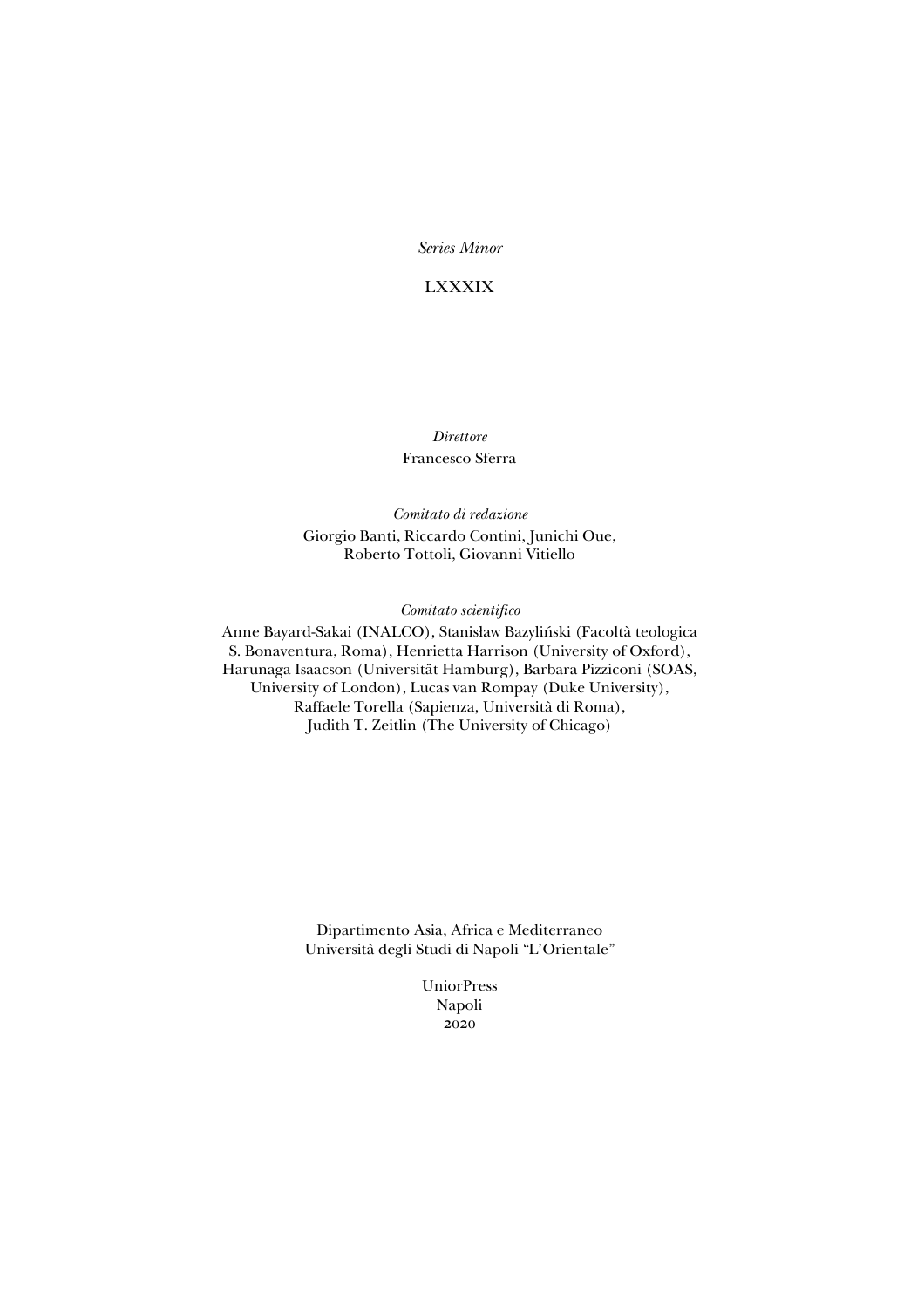UNIVERSITÁ DEGLI STUDI DI NAPOLI "L'ORIENTALE" ÉCOLE FRANÇAISE D'EXTRÊME-ORIENT UNIVERSITÉ DE LAUSANNE

> *Series Minor* LXXXIX

## Archaeologies of the Written: Indian, Tibetan, and Buddhist Studies in Honour of Cristina Scherrer-Schaub

Edited by Vincent Tournier, Vincent Eltschinger, and Marta Sernesi

Unil UNIL | Université de Lausanne





Napoli 2020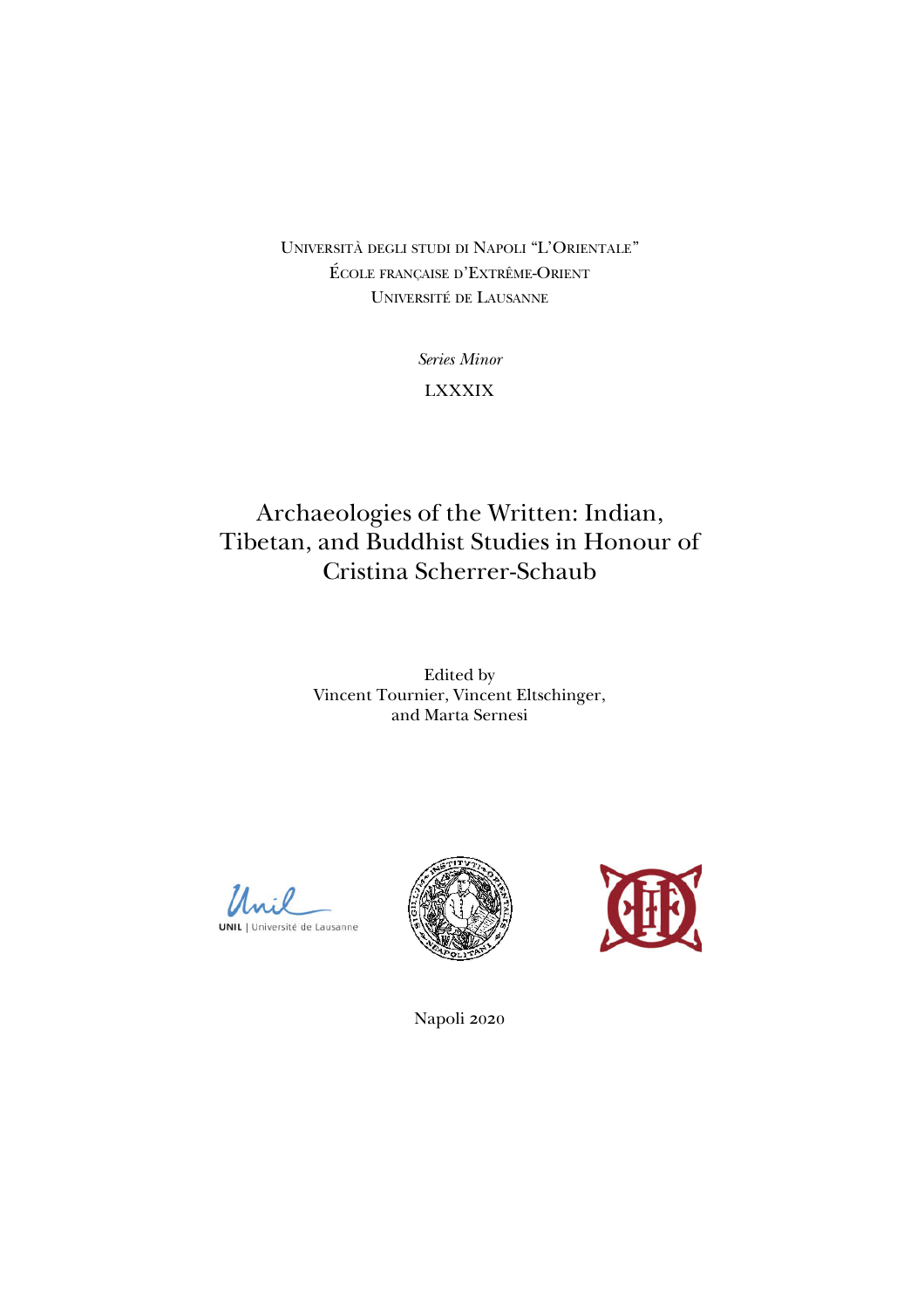Volume pubblicato con contributi del Fonds De Boer dell'Università di Lausanne, dell'École française d'Extrême-Orient e del Dipartimento Asia, Africa e Mediterraneo



#### ISBN 978-88-6719-174-1

Tutti i diritti riservati Stampato in Italia Finito di stampare nel mese di novembre 2020 Ricci Arti Grafiche S.n.c. – Via Bolgheri 22, 00148 Roma

Tutti gli articoli pubblicati in questo volume sono stati sottoposti al vaglio di due revisori anonimi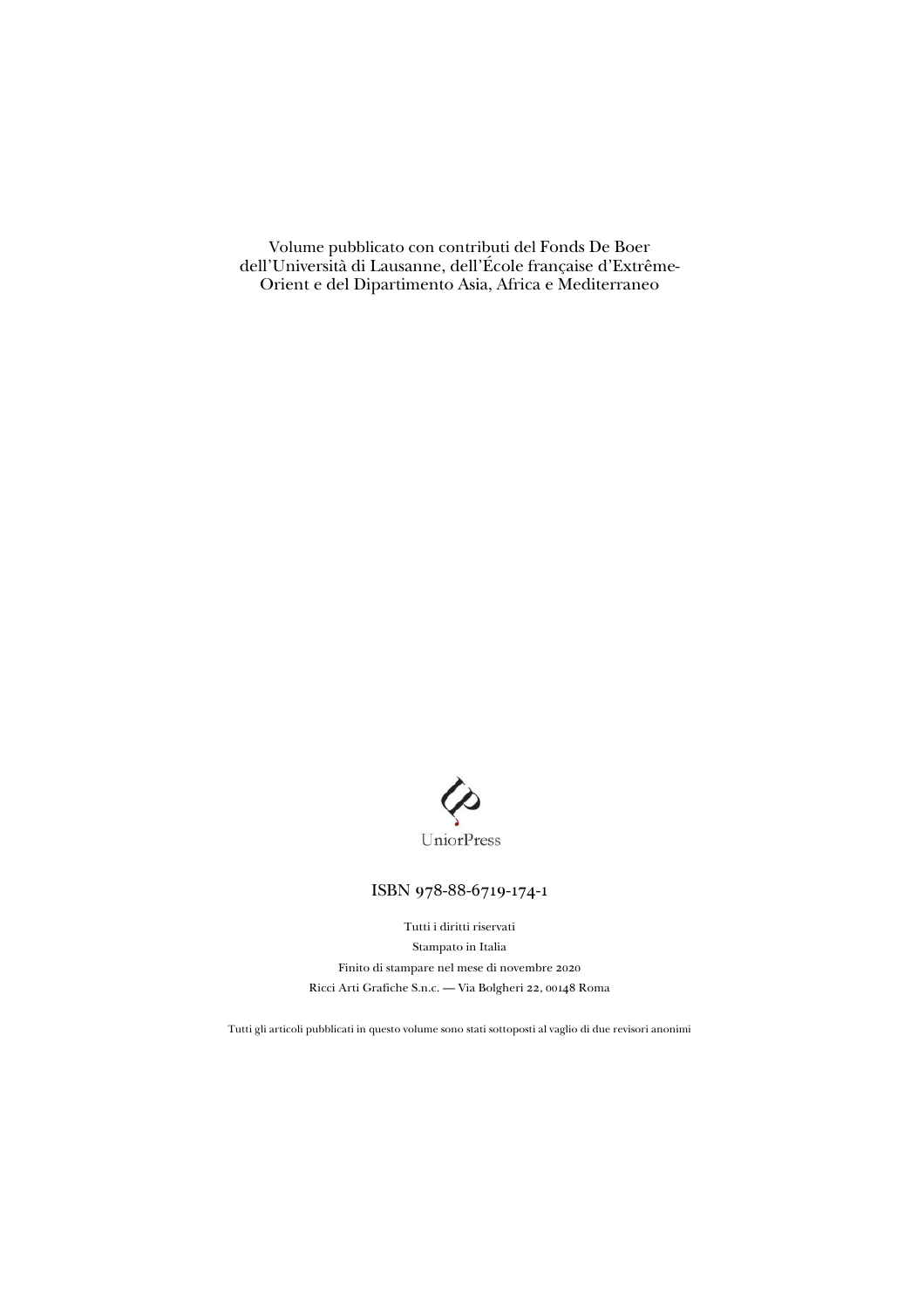# Table of Contents

|                                                                                                                                    | 9   |
|------------------------------------------------------------------------------------------------------------------------------------|-----|
|                                                                                                                                    | 13  |
| Orna Almogi<br>Akanistha as a Multivalent Buddhist Word-cum-Name:<br>With Special Reference to rNying ma Tantric Sources           | 23  |
| <b>Yael Bentor</b><br>The Body in Enlightenment: Purification According to                                                         | 77  |
| Johannes Bronkhorst<br>Sacrifice in Brahmanism, Buddhism, and Elsewhere:                                                           | 95  |
| Elena De Rossi Filibeck<br>Il dkar chag del monastero di Lamayuru (Ladakh)                                                         | 103 |
| Vincent Eltschinger<br>Aśvaghoșa and His Canonical Sources: 4. On the Authority<br>and the Authenticity of the Buddhist Scriptures | 127 |
| Anna Filigenzi<br>The Myth of Yima in the Religious Imagery of Pre-Islamic<br>Afghanistan: An Enquiry into the Epistemic           | 171 |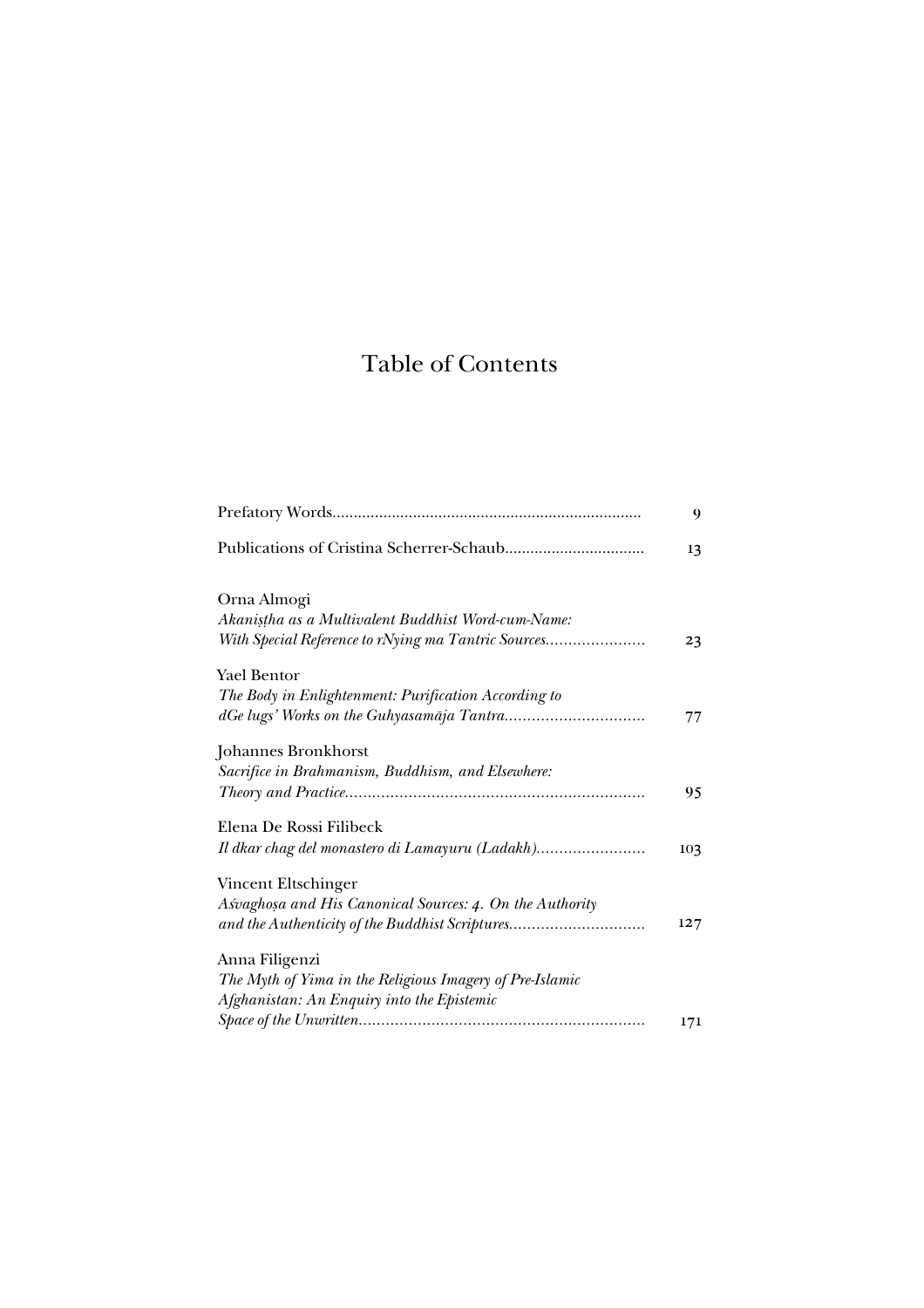### *Archaeologies of the Written*

| Dominic Goodall<br>Tying Down Fame with Noose-Like Letters: K. 1318, A Hitherto<br>Unpublished Tenth-Century Sanskrit Inscription from Kok Romeas   | 205 |
|-----------------------------------------------------------------------------------------------------------------------------------------------------|-----|
| Arlo Griffiths<br>The Old Malay Mañjuśrīgyha Inscription                                                                                            | 225 |
| Paul Harrison<br>Remarks on Recently Identified Sanskrit Fragments<br>of the Pratyutpannabuddhasammukhāvasthitasamādhi-sūtra                        | 269 |
| Guntram Hazod<br>The "Anti-Buddhist Law" and Its Author in Eighth-Century Tibet:<br>A Re-consideration of the Story of Zhang Ma zhang Grom pa skyes | 287 |
| Pascale Hugon<br>Vaibhāṣika-Madhyamaka: A Fleeting Episode in the History                                                                           | 323 |
| Deborah Klimburg-Salter<br>The Materiality of the Bamiyan Colossi, across Three Millennia                                                           | 373 |
| Leonard van der Kuijp<br>A Note on the "Old" and the "New" Tibetan Translations                                                                     | 417 |
| Mauro Maggi<br>Suvarnabhāsottamasūtra 5.9 and Its Khotanese Translation                                                                             | 447 |
| Georges-Jean Pinault                                                                                                                                | 461 |
| Isabelle Ratié<br>A Note on Śankaranandana's "Intuition"                                                                                            | 493 |
| Akira Saito                                                                                                                                         | 517 |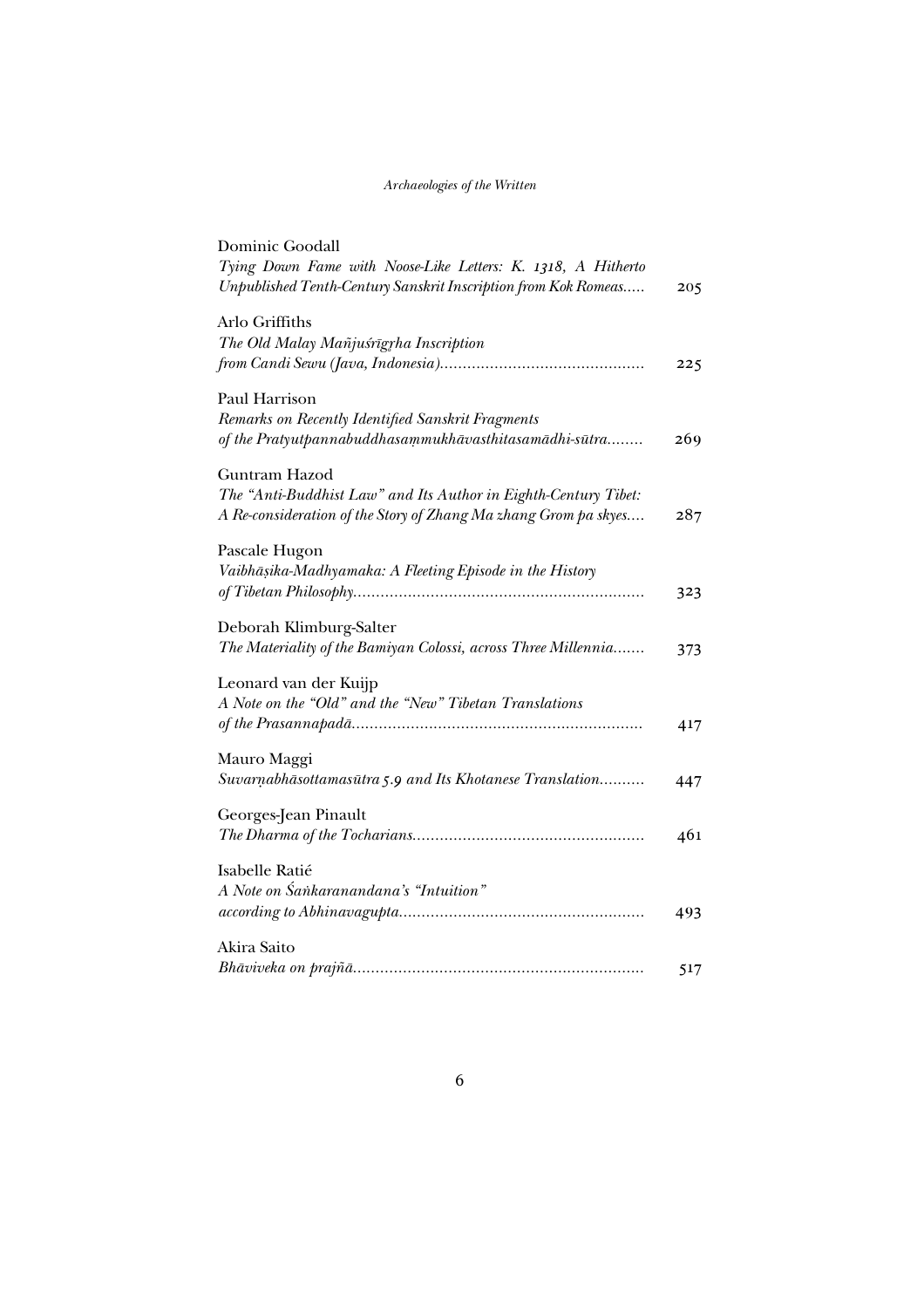### *Table of Contents*

| Marta Sernesi                                                       |     |
|---------------------------------------------------------------------|-----|
| A Mongol Xylograph (hor par ma) of the                              |     |
|                                                                     | 527 |
| David Seyfort Ruegg                                                 |     |
| Remarks on Updating, Renewal, Innovation, and Creativity            |     |
| in the History of some Indian and Tibetan Knowledge Systems         |     |
|                                                                     | 551 |
| Francesco Sferra                                                    |     |
| Pudgalo 'vācyaḥ. Apropos of a Recently Rediscovered Sanskrit        |     |
| Manuscript of the Sammitīyas. Critical Edition of the First Chapter |     |
| of the Abhidharmasamuccayakārikā by Sanghatrāta                     | 647 |
| Peter Skilling                                                      |     |
| Conjured Buddhas from the Arthavargiya to Nāgārjuna                 | 709 |
| <b>Ernst Steinkellner</b>                                           |     |
|                                                                     | 751 |
| Samuel Thévoz                                                       |     |
| Paris, vu du Toit du Monde : Adjroup Gumbo, gter ston               |     |
|                                                                     | 767 |
| Raffaele Torella                                                    |     |
|                                                                     | 843 |
| <b>Vincent Tournier</b>                                             |     |
| Buddhist Lineages along the Southern Routes: On Two nikāyas         |     |
|                                                                     | 857 |
|                                                                     |     |
| <b>Kurt Tropper</b>                                                 |     |
| The Historical Inscription in the 'Du khang                         |     |
|                                                                     | 911 |
| Dorji Wangchuk                                                      |     |
| The Three Royal Decrees (bka' bcad gsum) in the History             |     |
|                                                                     | 943 |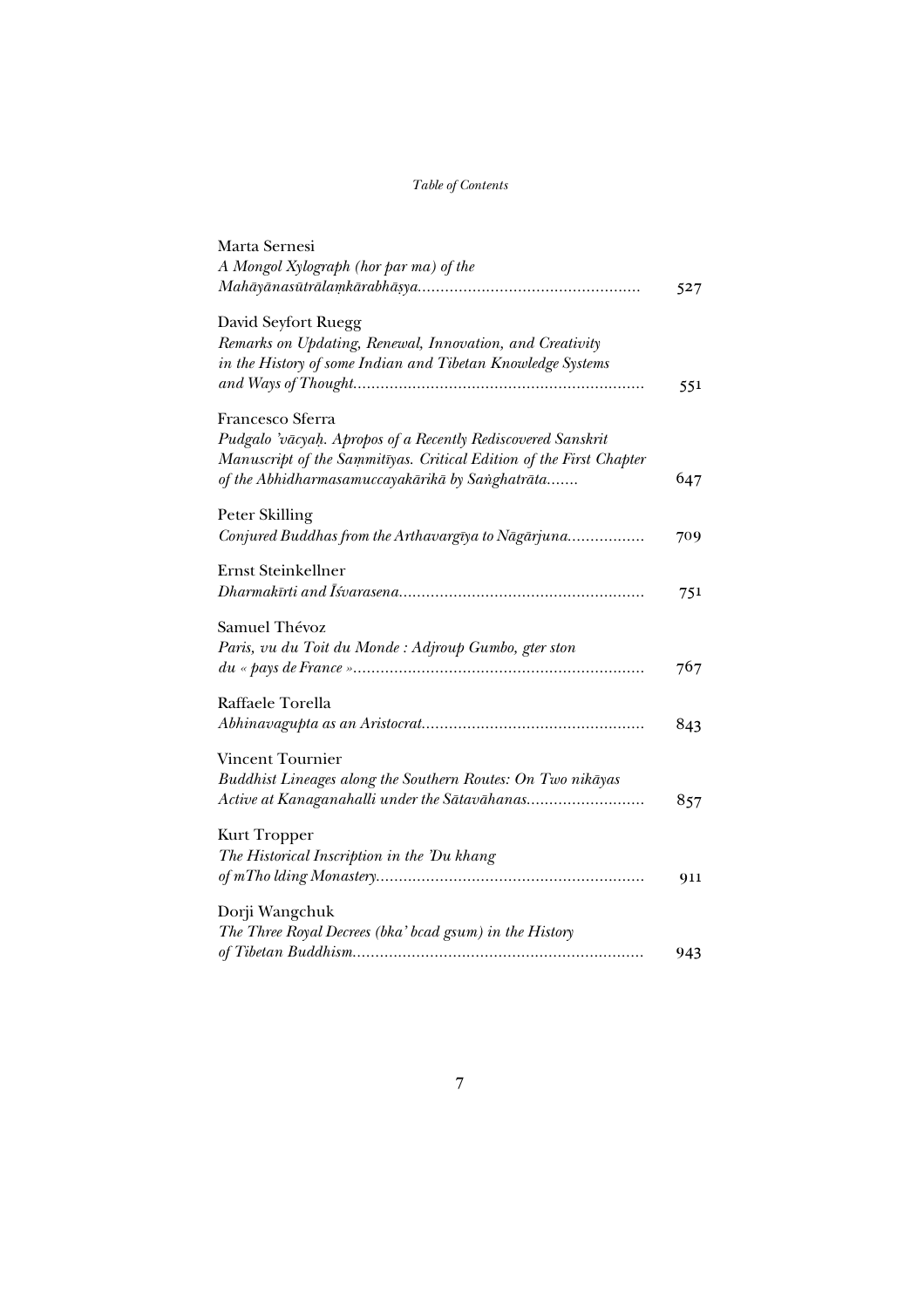### *Archaeologies of the Written*



Cristina Scherrer-Schaub at the XIII<sup>th</sup> Congress of the International Association of Buddhist Studies, Chulalongkorn University, Bangkok, December 2002.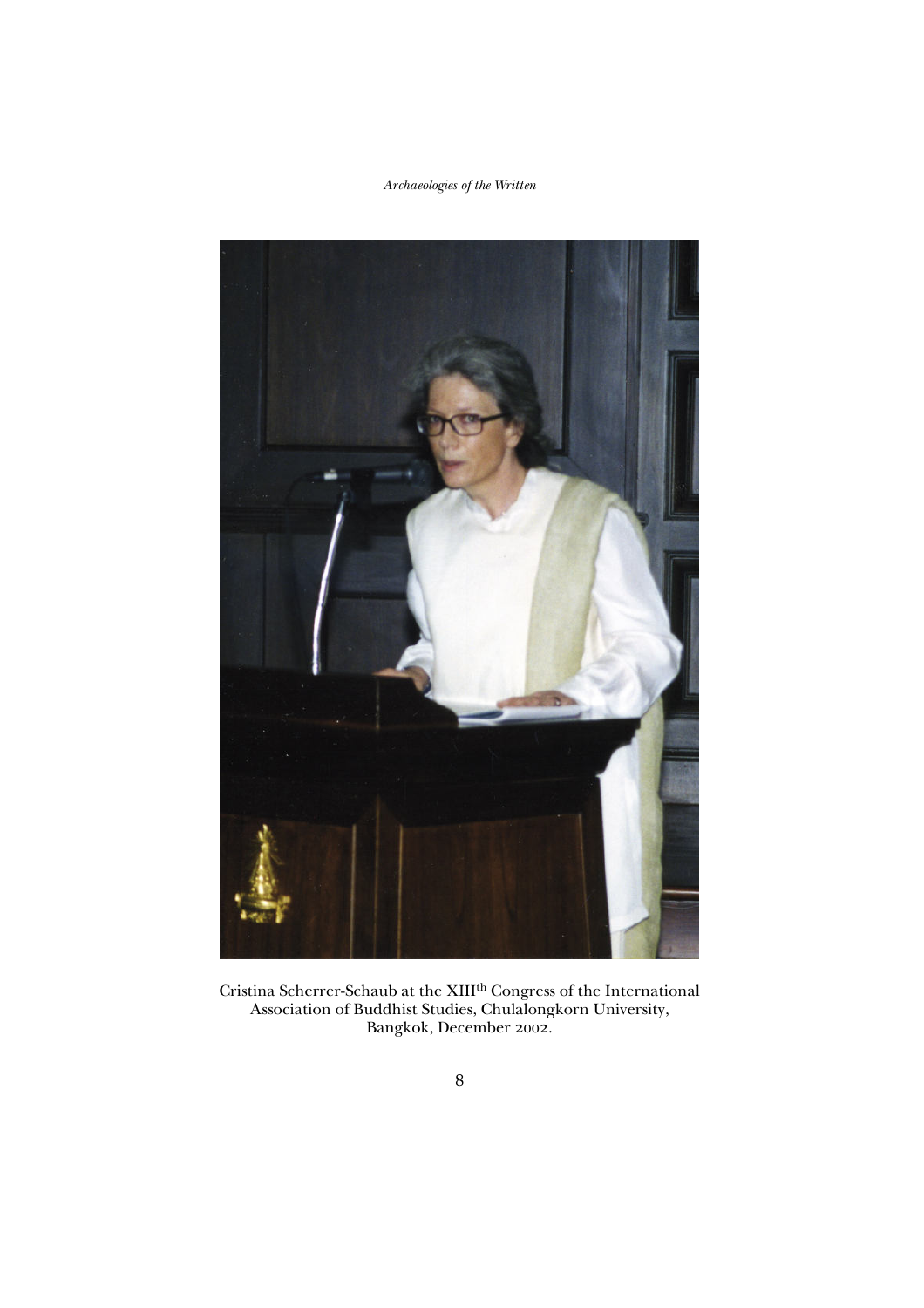## *Sacrifice in Brahmanism, Buddhism, and Elsewhere: Theory and Practice* \*

JOHANNES BRONKHORST (Université de Lausanne)

There is a widespread conviction among human beings that the world we live in, our ordinary reality, is not all there is. There is also a higher reality, different from and more real than our everyday world. We can enter into contact with this higher reality, in various ways. One of the most frequent methods to do so is ritual. Ritual acts can be understood as procedures to anchor important transactions, transitions and relationships into this higher reality. A wedding ceremony gives a deeper reality to a specific transaction between two parties, making it irreversible. Initiation rituals, similarly, anchor transitions into this higher reality, adding a dimension to transitions that might otherwise be considered normal and inevitable.

One human concern is particularly important in this context: hierarchical relationships. In a hierarchical relationship one party is superior, the other inferior. Such a relationship finds its most visible expression when a superior person takes from the inferior

<sup>\*</sup> This paper brings together and further elaborates ideas presented in earlier publications of mine mentioned in the references below. These publications provide further details and references.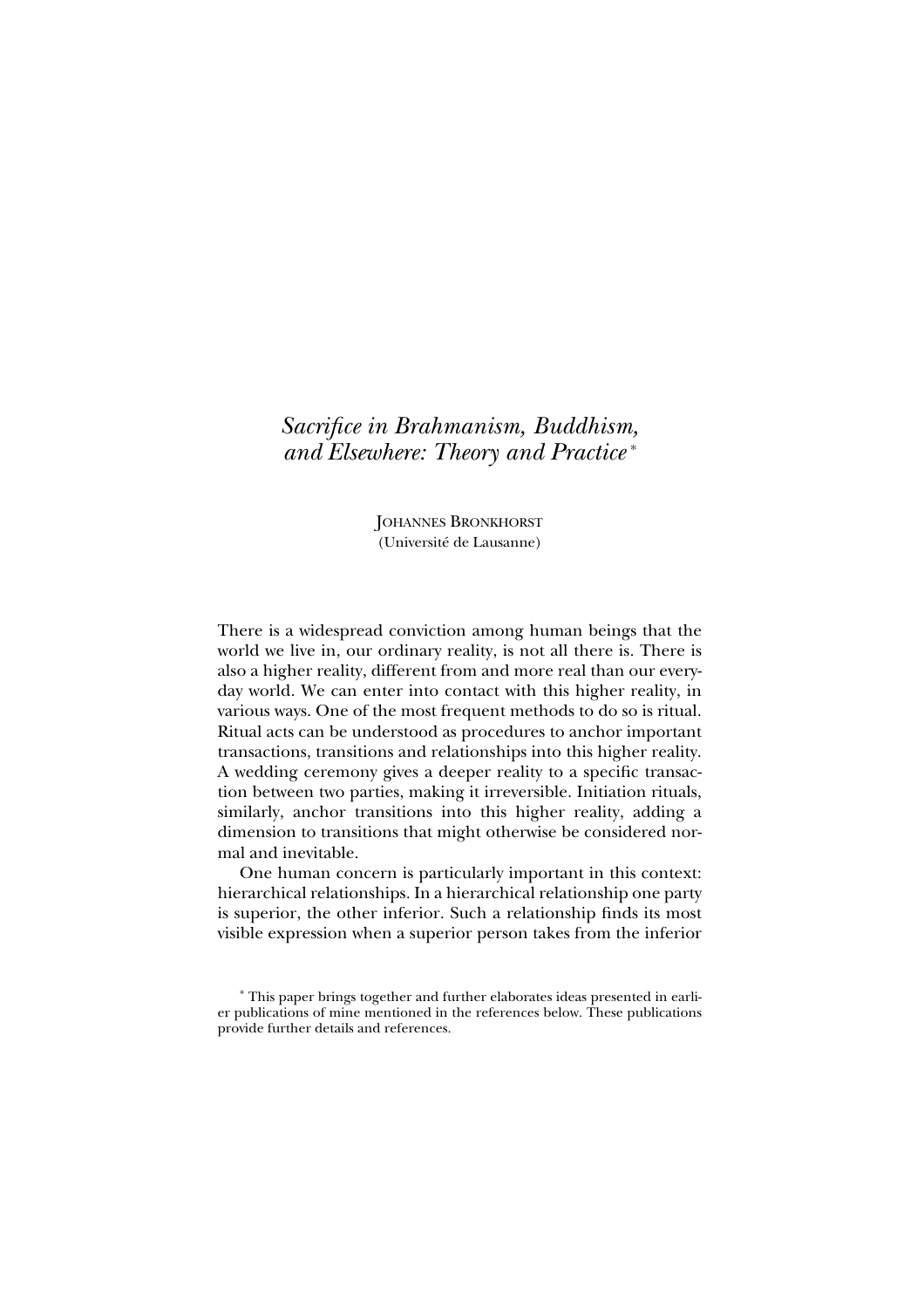#### *Johannes Bronkhorst*

person something that is dear to the latter, in the final resort even the inferior person's life. Such acts of violence occur all the time among humans, and have no special connection with religion, ritual or sacrifice. However, such unequal relationships can be anchored into a higher reality and thus rendered permanent and unchangeable. This requires ritual enactment of the hierarchical relationship. In such a ritual both the superior and the inferior person (or persons) have to participate of their own free will. A typical ingredient of such a ritual is that the inferior persons, of their own free will, part with something that is dear to them or even, in extreme cases, with their own life.

I will use the word sacrifice to designate rituals that concern the hierarchical relationship between a superior and an inferior person. Both the superior and the inferior person can be human, but often the superior person is divine. This does not affect the general scheme, because there are examples from different cultures where both persons are human. When the Roman emperors had their subjects perform sacrifices to them, only modern scholars could come up with the idea that only the divinization of the emperors could explain this. In reality such sacrifices concerned the relationships between two humans: the emperor and his subject. Sometimes this relationship between humans is hidden, yet discernible to those who look. The ancient Indian Horse Sacrifice anchored a hierarchical relationship between humans in a higher reality: it established the superiority of the initiator of the sacrifice, a king, over rival neighbouring kings. The sacrifice yet culminates in a ceremony in which the king sacrifices a horse to gods, but this merely reveals the triple structure of this sacrifice: it establishes the superiority of the king with respect to his rivals, while at the same time subordinating him to the gods. A similar situation prevailed among the Aztecs. They took the most prized possessions of their neighbours, i.e., their best warriors, and ritually put them to death. The superior position of the Aztecs with respect to their neighbours is there for all to see, and the fact that those captive warriors were sacrificed to gods does not change this.

We have already seen that a sacrifice (in the sense here used) requires agreement from all parties, including the inferior party. It is striking to see that often the inferior party does not only consent to participate, but actually takes the initiative. This should not sur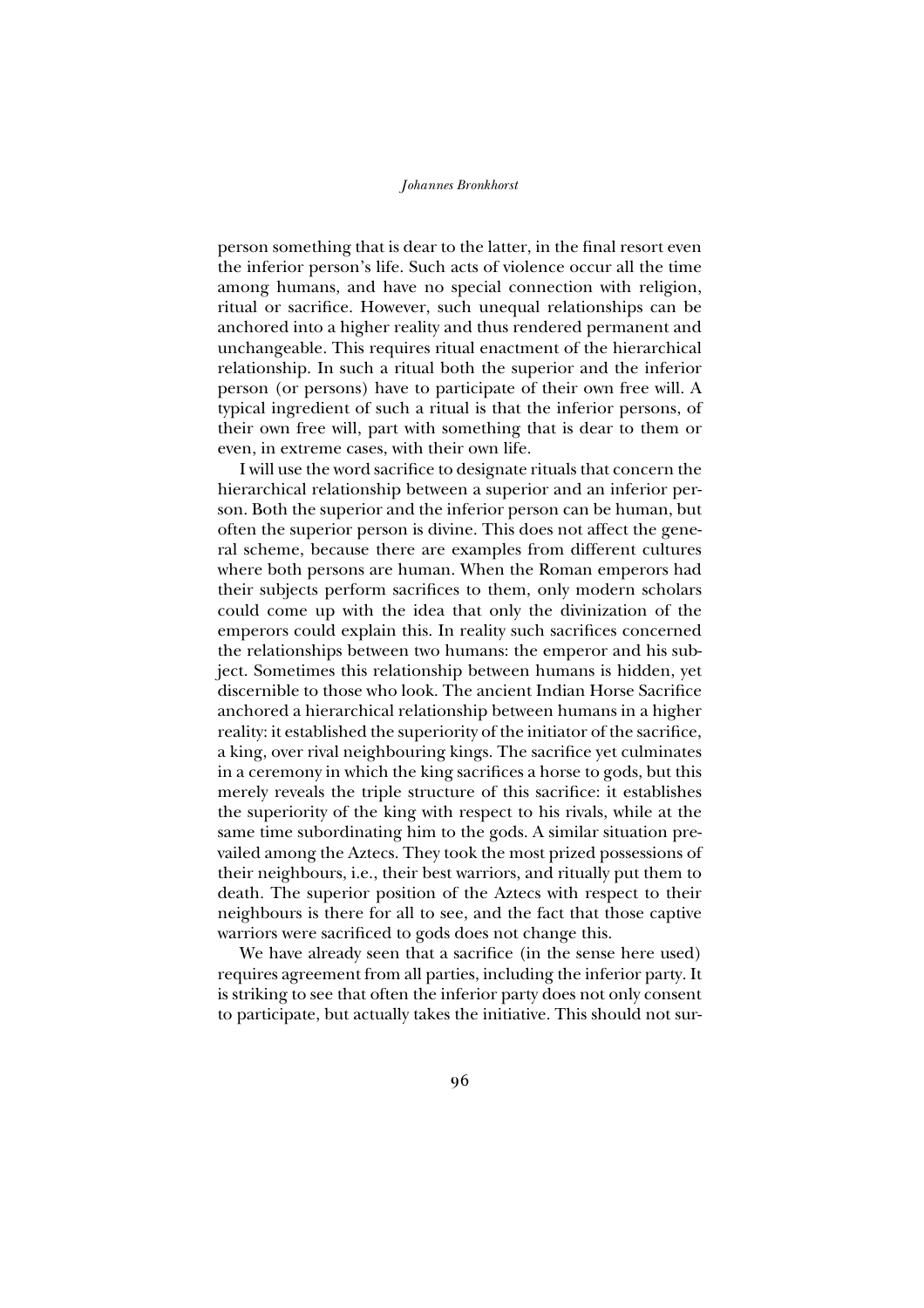prise us. The human predisposition to social hierarchy does not only account for the urge to be superior to others, but also, and often simultaneously, for the urge to be inferior. This latter urge may indeed be a factor contributing to the human tendency to believe in superior divine beings: it is no doubt safer to practice one's inferiority with respect to such beings rather than toward the first passing robber baron who has succeeded in imposing his will.

So far we have skipped the most important questions. Why are so many people convinced that there is a higher reality, more real than our ordinary world? And what procedures are required in order to get into contact with that higher reality? How and why does ritual succeed in gaining access to it? And how does one anchor transactions, transitions and relationships into a higher reality?

All these questions allow of a single answer, which is of a psychological nature. The way our mind works predisposes us to believe in a higher reality, and it determines the ways in which we believe we can enter into contact with it. So how does it work?

It is well known to psychologists and philosophers that ordinary perception is interpreted perception. We do not see the world as it is, but as interpreted in the light of our memories, expectations and other mental contents. Briefly put, numerous mental associations contribute to our awareness of the world, to what we consider ordinary reality. Different mental associations result in differ ent ways in which we experience the world. So does a reduced number of mental associations. A reduced number of mental associations leads to a less interpreted perception of the world.

We know that in all cultures there are individuals who, for whatever reason and by whatever means, have extraordinary experiences that they think put them into contact with a higher reality. This is the result of a strong reduction in mental associations. Such strong reductions of mental associations are not accessible to every one, but to a more limited extent such reductions, and with them a changed perception of the world, are common to all of us. The reason is that there is a logic behind the reduction of mental associations. We reduce mental associations by concentrating, by getting absorbed, and the deeper the absorption, the fewer mental associations contribute to our perception of the world. We may not be aware that in states of absorption we cognize the world dif-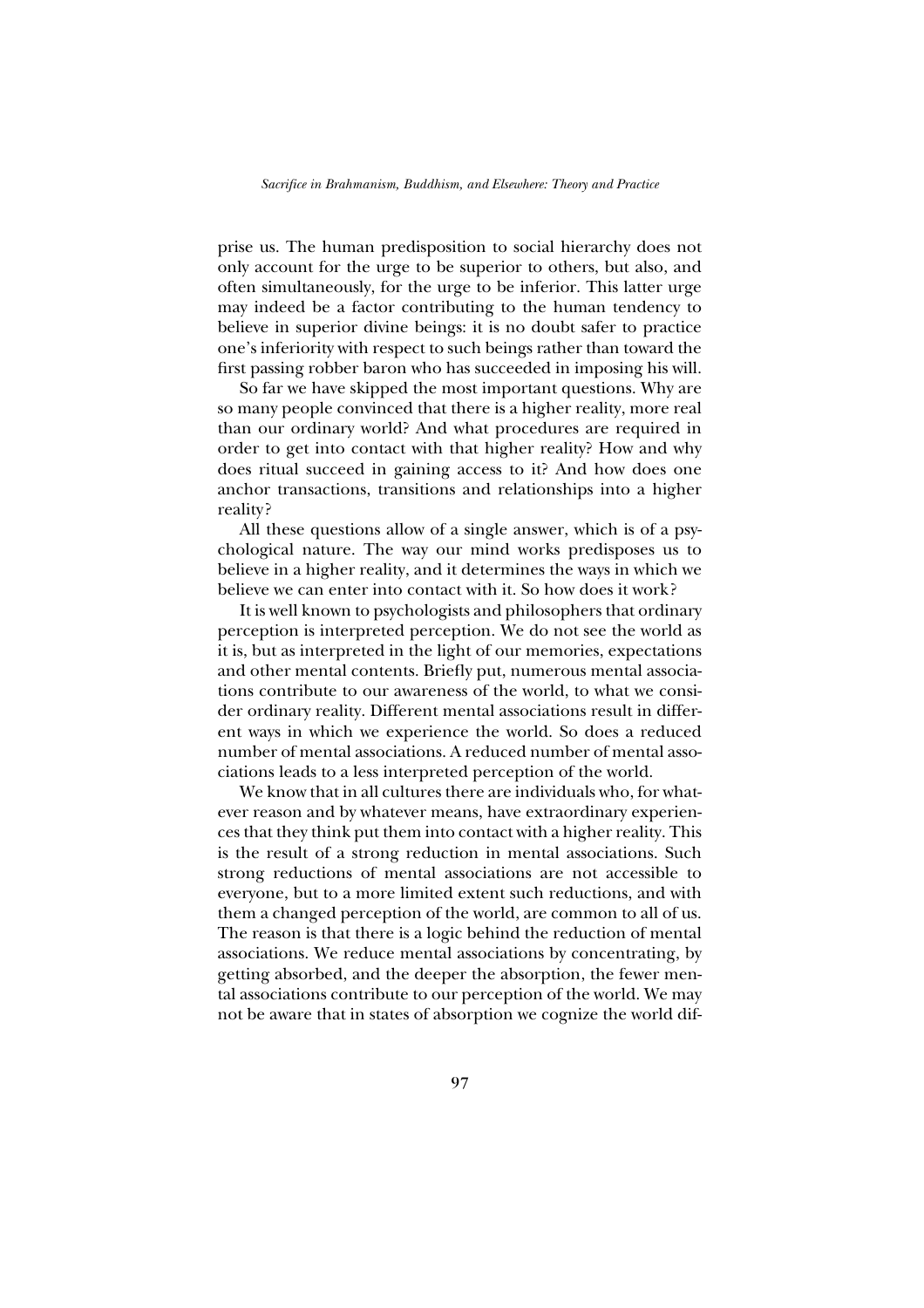#### *Johannes Bronkhorst*

ferently, but we do seek out activities and places that facilitate absorption in situations where that higher reality plays a role. Fixed and repetitive movements have that effect, and it is known that such movements characterize rituals. Meditation and prayer, too, can induce absorption, and there is no need to remind you that these are frequently used means to enter into contact with higher reality.

Let us return to the sacrifice. One can impose one's superiority without the help of rituals: one can simply destroy the other party's property, or the inferior person herself. One does not need rituals to manifest one's inferiority either. But if one wishes to anchor that hierarchical relationship into higher reality, if one wishes to solemnize it and make it permanent, then the destruction of property of the inferior person, or the destruction of the inferior person herself, has to take place in a ritual setting. This means, in a setting that facilitates absorption, in a solemn ceremony that is preferably repetitive, and free from disturbances.

I can now further specify the way I use the term sacrifice: A sacrifice is a ritual that solemnizes a hierarchical relationship. Since it is a ritual, this definition does not normally cover "sacrifices" that a person can make for his motherland, his family, etc. (even though there may be situations where such "sacrifices" take on ritual features). The definition also excludes rituals that do not concern hierarchical relationships, such as many rites of passage, initiation rituals, etc.

However, the definition includes behaviours that are not normally thought of as sacrifices. Buddhism, for example, is said to be a religion without sacrifices, and indeed, Buddhism is critical of the Vedic tradition of sacrifice, especially animal sacrifices. But Indian Buddhist literature is full of a theme that looks very much like it: devoted Buddhists—including prominently future Buddhas—give away their body or parts of it. And this is not only a literary theme. The Chinese pilgrim Yijing reports that in his time there were Buddhists in India who burned their own bodies as an act of religious fervour. And in China, from the fourth century CE onward, there were instances of bodily self-mutilation, sometimes on a massive scale, in conjunction with the worship of relics or *stūpa*s (Benn 2007).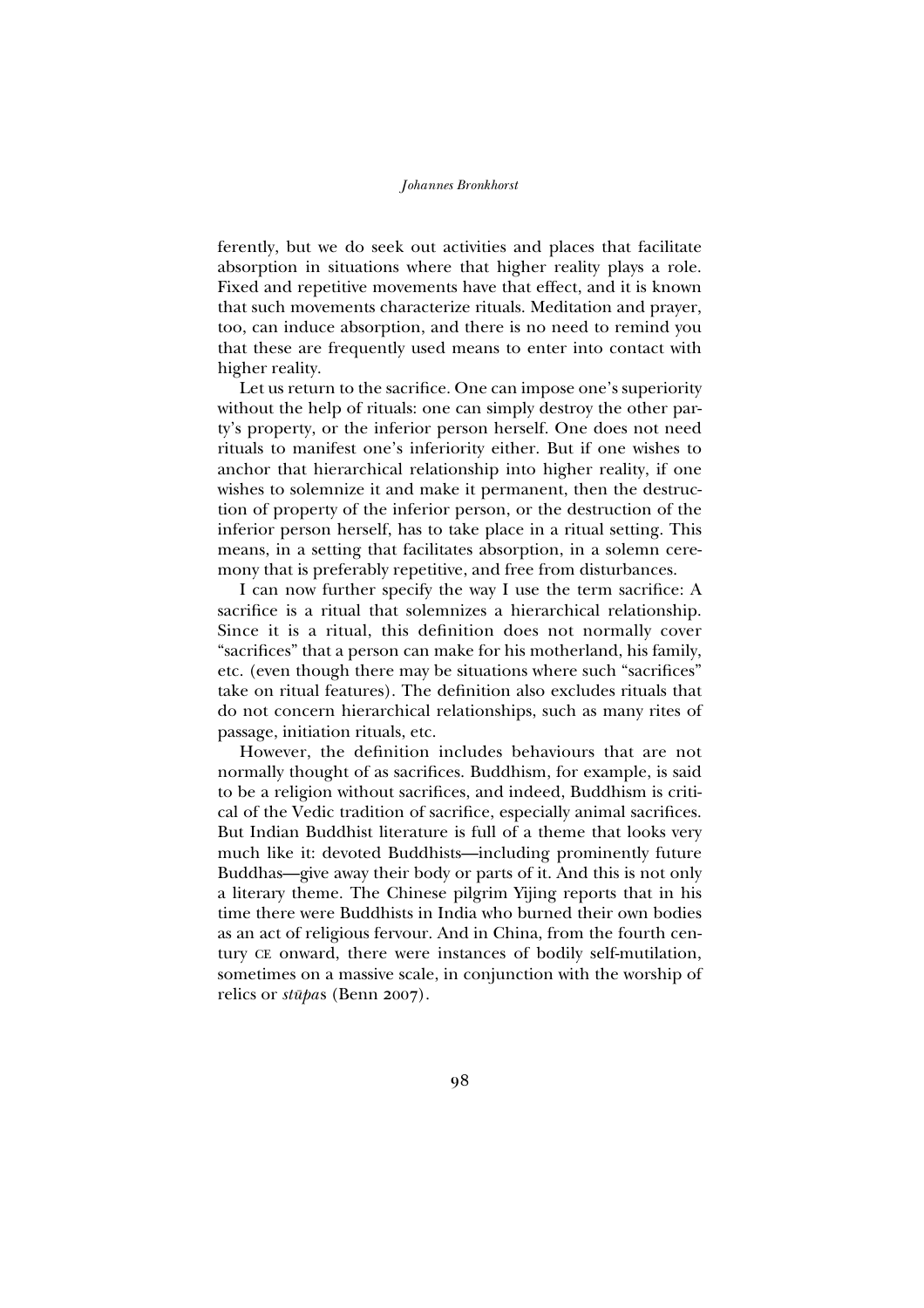This last element is important. Bodily self-mutilation in conjunction with relic or *stūpa* worship is a ritual manner of abandoning part of one's body in favour of a Buddha or Bodhisattva. It is there fore a ritual that solemnizes a hierarchical relationship, and is therefore a sacrifice as I am using the term.

I am not the first to see a parallel between Vedic sacrifice and Buddhist self-destruction. Perhaps the most recent author who has drawn attention to it is Reiko Ohnuma, who refers back to Hubert and Mauss, Paul Mus and Edith Parlier. She sees here a historical continuity between Vedic and Buddhist thought. This is indeed the way in which historians frequently deal with similar phenomena in different cultural or religious traditions. They propose a historical connection, and therefore an influence of one on the other. Often this leads to satisfactory explanations, but not always. The similarity of the Vedic sacrifice and Buddhist selfmutilation is an example where it does not work. Buddhism was critical of the Vedic sacrifice, so the claim that they imitated elements of it in their own religious practices is a priori improbable. It becomes even less probable when we remember that the Vedic sacrificer only rarely, if ever, went to the extent of destroying his own body or parts of it; he was more than happy to maintain that he was represented by the sacrificial victim (an animal or other offering). Why then should certain Buddhists go beyond this and do to their own bodies what the Vedic sacrificer was unwilling to do? And finally, why should the most extreme cases of Buddhist self-immolation occur in China and beyond, far from the region where the Vedic sacrifice had ever been practiced?

It should be clear from the above that the similarity between the Vedic sacrifice and Buddhist self-immolation cannot be due to historical continuity or influence. The only alternative explanation is that they are both due to the way the human mind works. This can find expression in recognizably similar ways in different cultures and religions, even in cultures and religions that have not influenced each other.

This last point hardly needs detailed proof. Sacrifices were part of altogether different cultures, some of which never entered into contact with each other. I mentioned the Aztecs earlier, and they constitute an example of a culture that practiced what we may call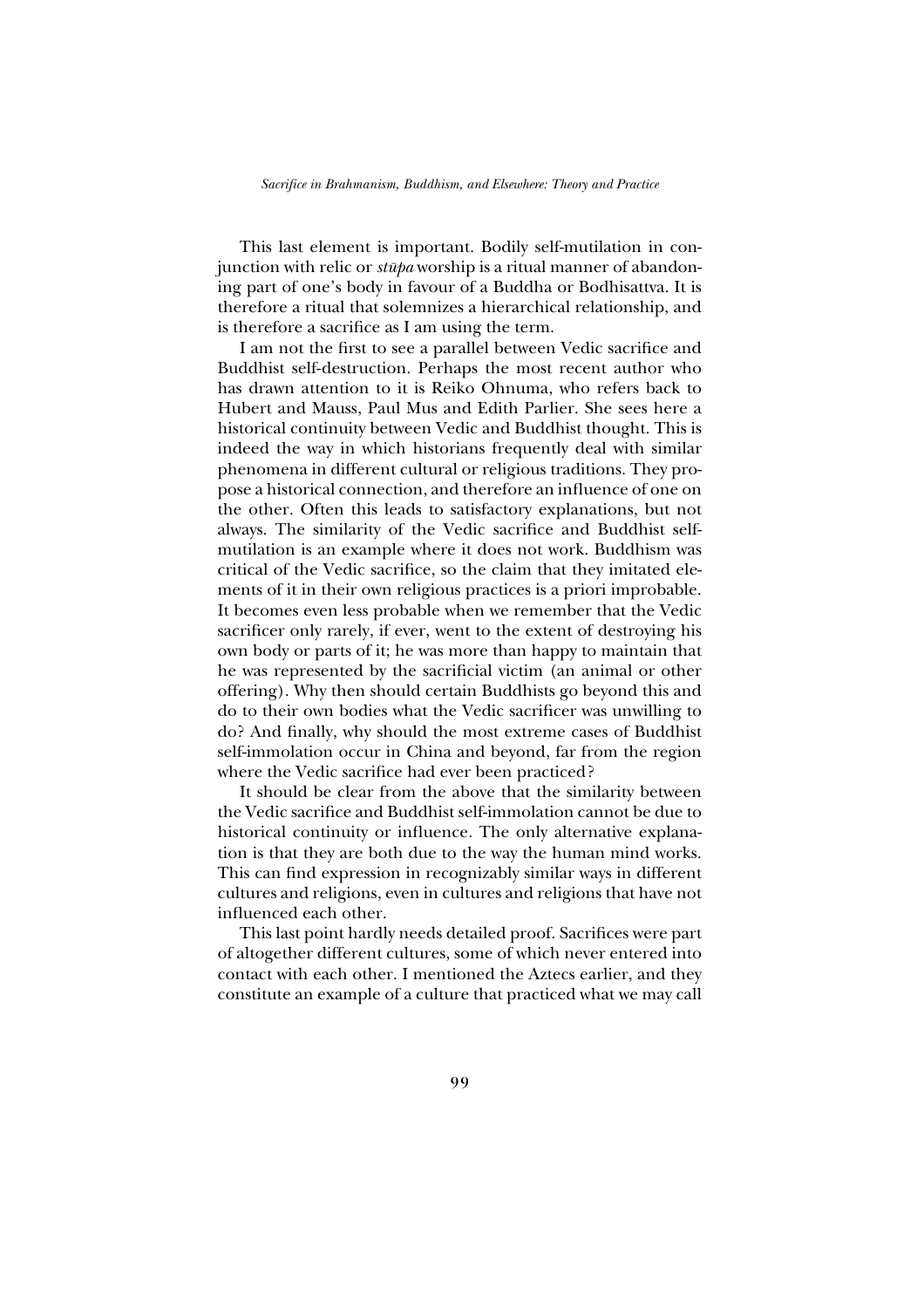#### *Johannes Bronkhorst*

sacrifice in complete isolation from other sacrificial cultures of the ancient world.

I therefore return to my point of departure. Sacrifice in its multiple manifestations can be looked upon as expressions of the functioning of the human mind. This mind is predisposed to believe that there is a reality different from ordinary reality, a higher reality. Human beings all over the world have developed methods to enter into contact with that higher reality. Some of these fall under the common denominator of rites: often solemn and repetitive behaviours that facilitate absorption, and therefore access to that different reality. Sacrifices (as I use the term) are rites, and involve therefore solemn and repetitive behaviours that emphasize hierarchical relationships between human and divine beings. Hierarchical relationships can and do exist without sacrifices to solemnize them. But there were situations in human history where sacrifices may have been thought of as extra guarantees for deepening or keeping in place hierarchical relationships. As said earlier, these hierarchical relationships may be between human beings, or between human beings and beings that inhabit higher reality, such as gods.

By way of conclusion I wish to draw attention to an article that came out in the journal *Nature*. Its title speaks for itself: "Ritual human sacrifice promoted and sustained the evolution of stratified societies" (Watts et al. 2016). The article provides and analyses important evidence showing that human sacrifice and hierarchy go hand in hand. In this respect it supports the position taken in this article. However, the article does create the impression that human sacrifice is a means in the hands of the hierarchically superior to assert their power over those lower on the hierarchical ladder. This may often correspond to reality, and the choice of examples considered in the article no doubt strengthens this conclusion. But this conclusion is one-sided, if our reflections so far are correct. Sacrifice, including human sacrifice, has much to do with hierarchical relations between conscious beings (human or divine), but the superior party does not always take the initiative. Sacrifice in some of its forms does not only give expression to the wish of some to establish their superiority over others, but also to the wish of others (or even of the same persons) to establish their relative inferiority.